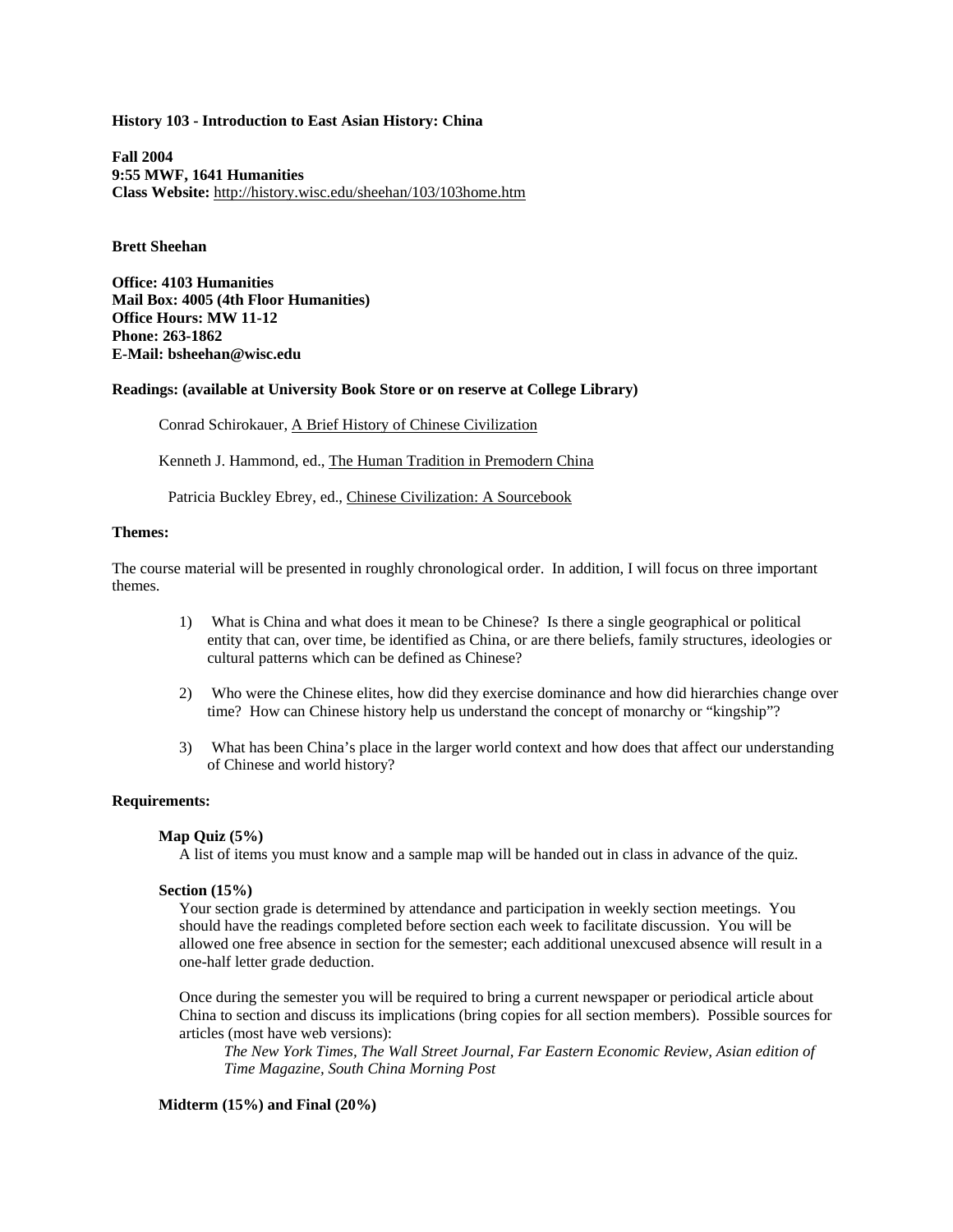The midterm will include identifications of terms (see ID handout) and identification and analysis of quotes from the Ebrey readings. The final will be similar with the addition of an essay question related to the themes of the class. Examinations will not be rescheduled without a medical excuse or other valid excuse in accordance with University policy.

### **Three Two-Page papers (45%, or 15% each)**

Over the course of the semester, you must write **two analytical** papers and **one creative** paper. See the Two-Page Paper Handout for further guidelines.

Papers will be **due in section the week after the reading is assigned** on the syllabus. In other words, if you do a paper on week three readings, it will be due in section week four. You will decide when to hand in the paper and which will be creative and which two will be analytical.

 First Paper due no later than Week Six Second Paper due no sooner than Week Seven and no later than Week Ten Third Paper due no sooner than Week Eleven and no later than Week Sixteen

#### **Handouts**

The following handouts, as well as the syllabus, are available for viewing and download on the course website [http://history.wisc.edu/sheehan/103/103home.htm.](http://history.wisc.edu/sheehan/103/103home.htm) Those marked with asterisks (\*) will not be handed out in class, but must be downloaded

**\*Geography Handout** - a list of items you need to know for the map quiz

**\*Practice Map** - a blank map of China like the one you will use to take the map quiz

**\*ID Handout** - List of items you will need to be able to identify for the midterm and final.

**\*The Two-Page Paper** - detailed instructions on writing your two-page paper assignments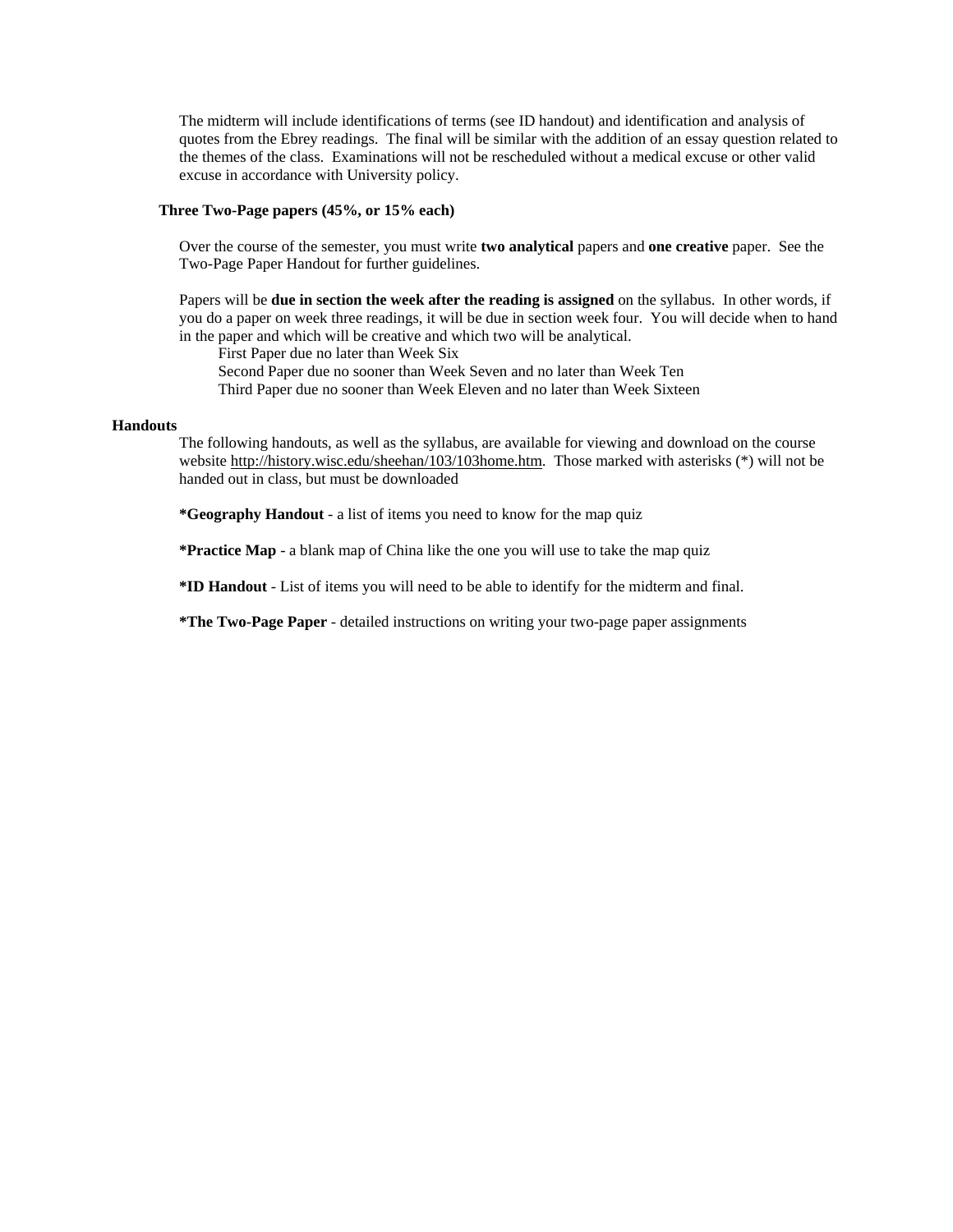## **Week One - Course Organization, Geography and the Origins of Chinese Civilization**

 Schirokauer v-xii, map and timeline (unpaged sections after the table of contents), 3-8; Hammond, xiii-xx Fri 9/3

**Week Two – The Shang and other Bronze Age Cultures**

 Schirokauer 8-26; Hammond, 1-13; Ebrey Reading # 1 Mon 9/6 **Labor Day Holiday** Wed 9/8 Friday 9/10

## **Week Three - The Zhou Period and Its Classic Texts**

 Schirokauer 27-49; Ebrey, Readings # 2-10 Mon 9/13 Wed 9/15 Fri 9/17

### **Week Four - The Qin and Han: Empire and the Transformation of the Confucian Vision**

 Schirokauer 50-76, Hammond 15-26; Ebrey Readings # 11-15, 17, 19 Mon 9/20 Wed 9/22 **(Map Quiz)**

Fri 9/24

# **Week Five - Division and Change**

 Schirokauer 82-85, 90-92; Hammond, 27-55; Ebrey Readings # 20, 21, 24 Mon 9/27 Wed 9/29 Fri 10/1

# **Week Six - Religion**

 Schirokauer 79-82, 85-89, 98-100, ; Hammond, 57-76; Ebrey Readings # 18, 22, 23, 27, 31, 33, 34, 37 Mon 10/4 Wed 10/6 Fri 10/8

# **Week Seven - The Sui and Tang: Reunification and Splendor**

Schirokauer 101-129; Hammond, 77-92; Ebrey Readings # 25, 26, 28-30

Mon 10/11 Wed 10/13 Fri 10/15

## **Week Eight - The Song: The Dawn of Late Imperial China**

 Schirokauer 132-161, Hammond, 93-109; Ebrey Readings # 32, 35, 36, 38-41 Mon 10/18 Wed 10/20 Fri 10/22

### **Week Nine - Mongol China**

 Schirokauer 162-181; Hammond, 111-125; Ebrey Readings # 44-46 Mon 10/25 Wed 10/27 Fri 10/29 **(Midterm)**